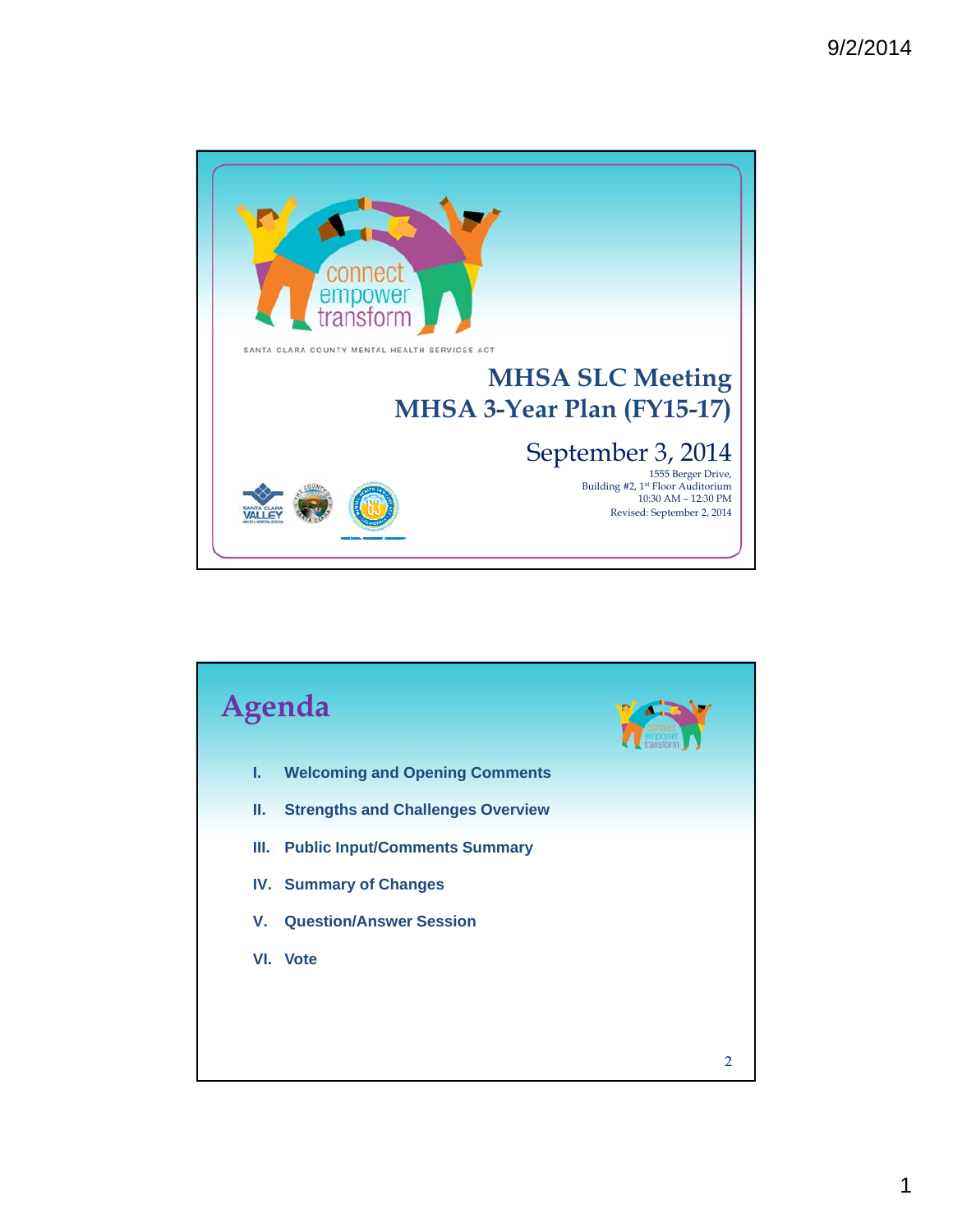

| <b>Public Input/Comments Summary</b><br>Submitted comments February - August 2014                                                                                                                                                                                                                 | transform                                                                |
|---------------------------------------------------------------------------------------------------------------------------------------------------------------------------------------------------------------------------------------------------------------------------------------------------|--------------------------------------------------------------------------|
| <b>Specific Projects</b><br>Maintain A/OA (P4) services<br>$\rightarrow$<br>Proceed with MCC (INN-05)<br>$\rightarrow$<br>Maintain New Refugees services(P4)<br>$\rightarrow$<br>Maintain ILP (C03)<br>$\rightarrow$<br>Modify PEI P2 (EBPs/Outcome Requirement)<br>$\rightarrow$                 | <b>MHD</b><br>Agree<br>Agree<br>Agree<br>Agree<br><b>Partially Agree</b> |
| <b>General Needs</b><br>Housing<br>$\rightarrow$<br><b>Peer/Family Staff</b><br>$\rightarrow$<br>Training in specific areas<br>$\rightarrow$<br><b>Increase FSP</b><br>$\rightarrow$<br><b>Increase Crisis Resources</b><br>$\rightarrow$<br>Increase for Performance Evaluation<br>$\rightarrow$ | <b>MHD</b><br>Agree<br>Agree<br>Agree<br>Agree<br>Agree<br>Agree<br>4    |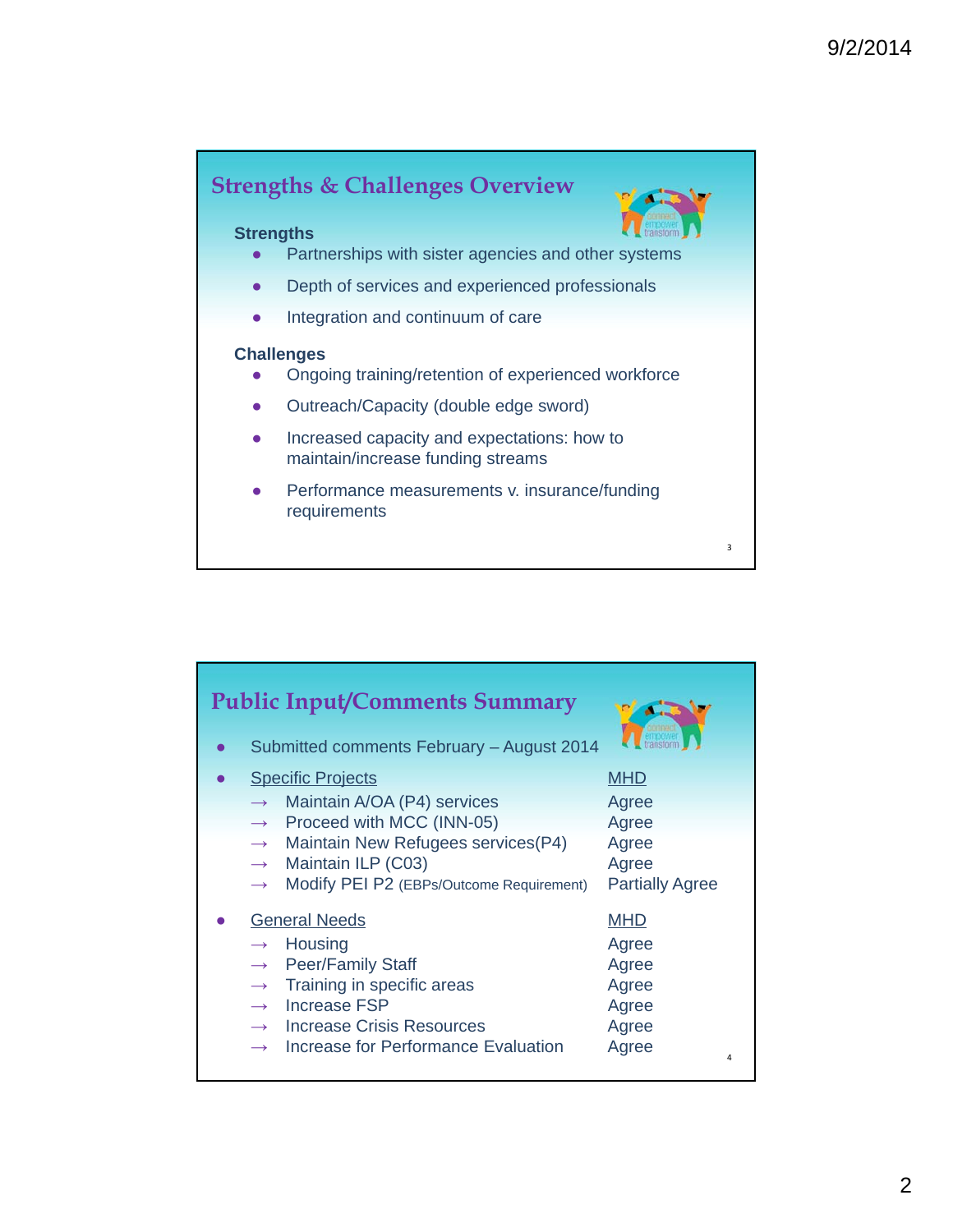

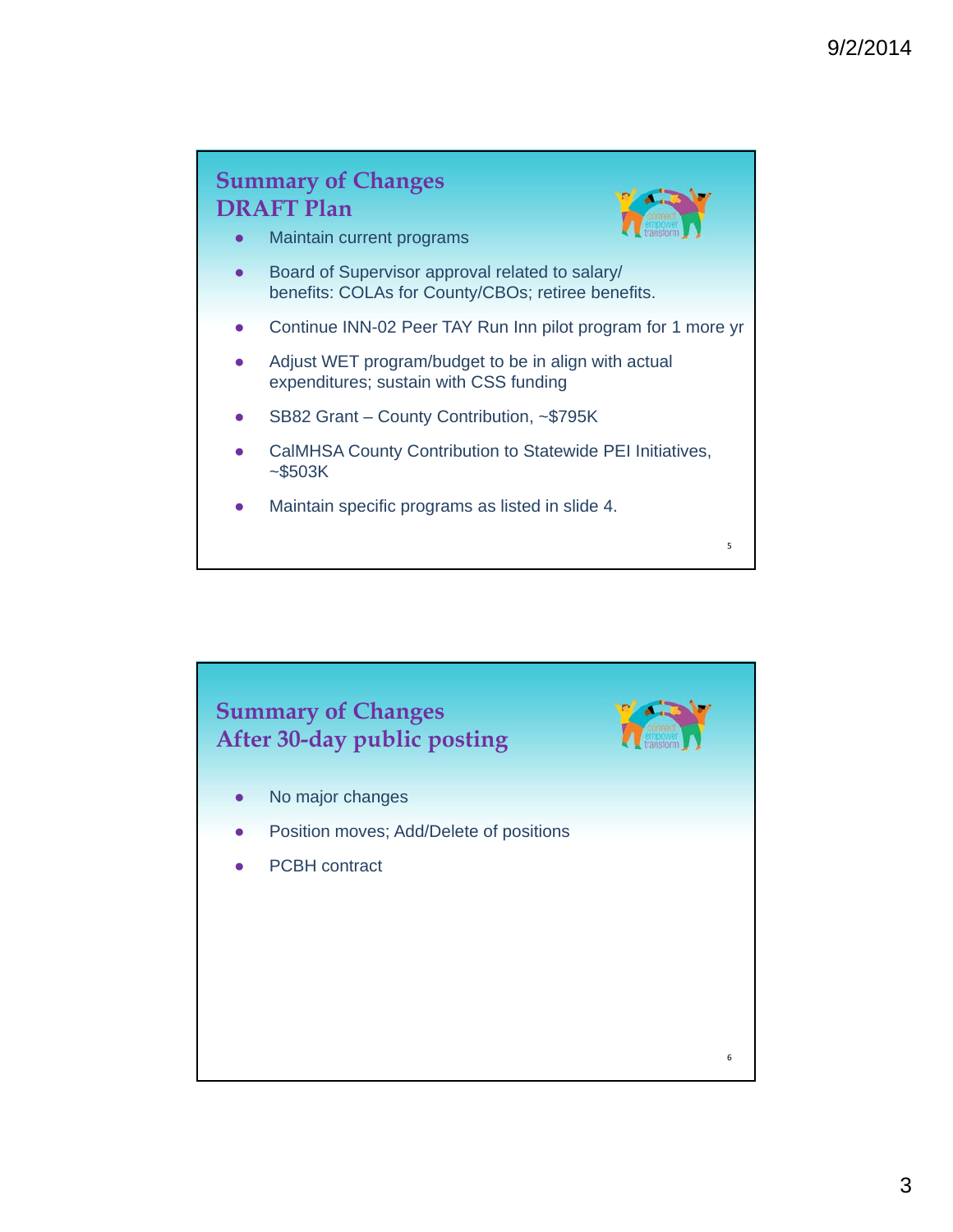